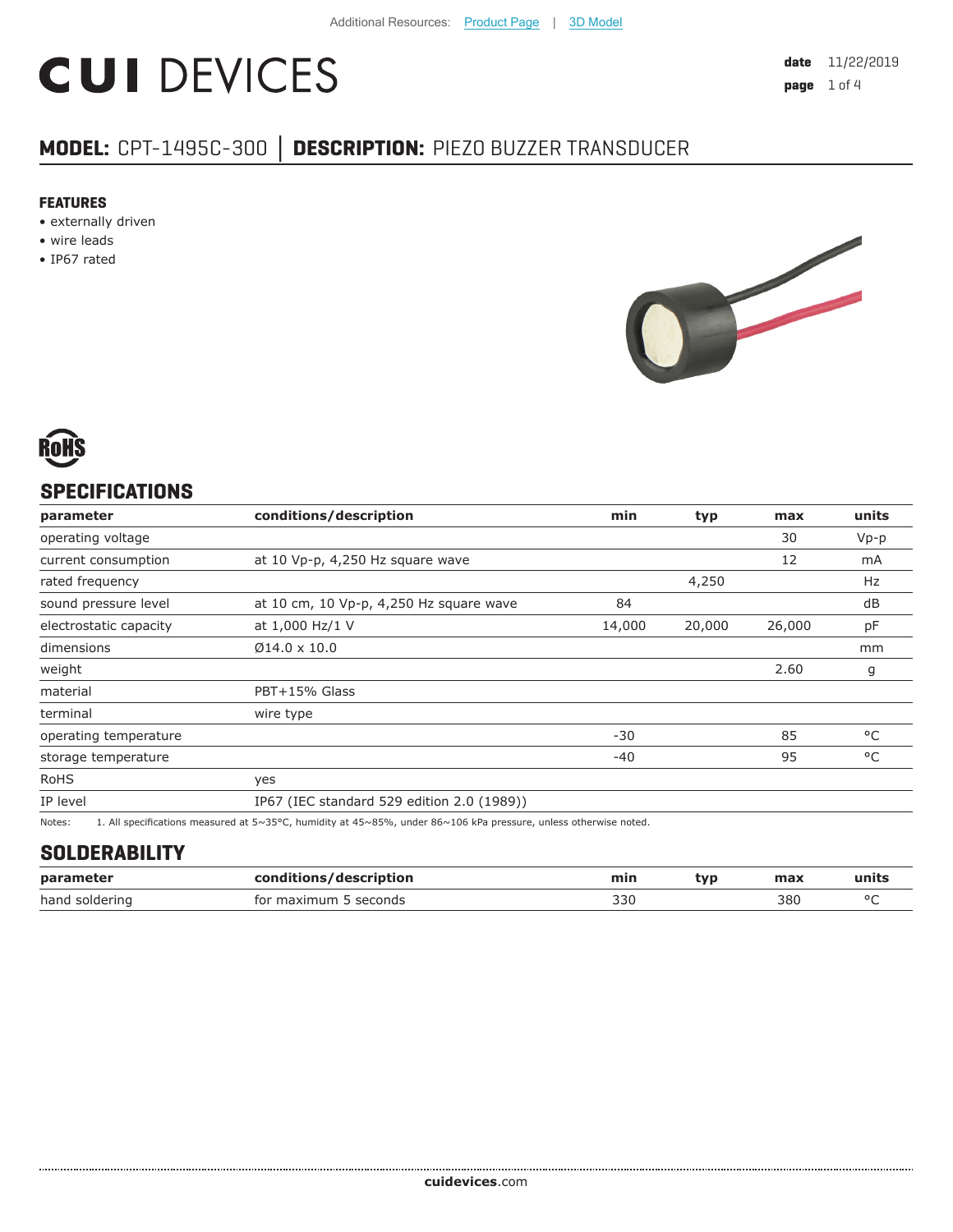#### **MECHANICAL DRAWING**

units: mm tolerance: ±0.5 mm

wire: UL1007 LF 22 AWG



### **FREQUENCY RESPONSE CURVE**

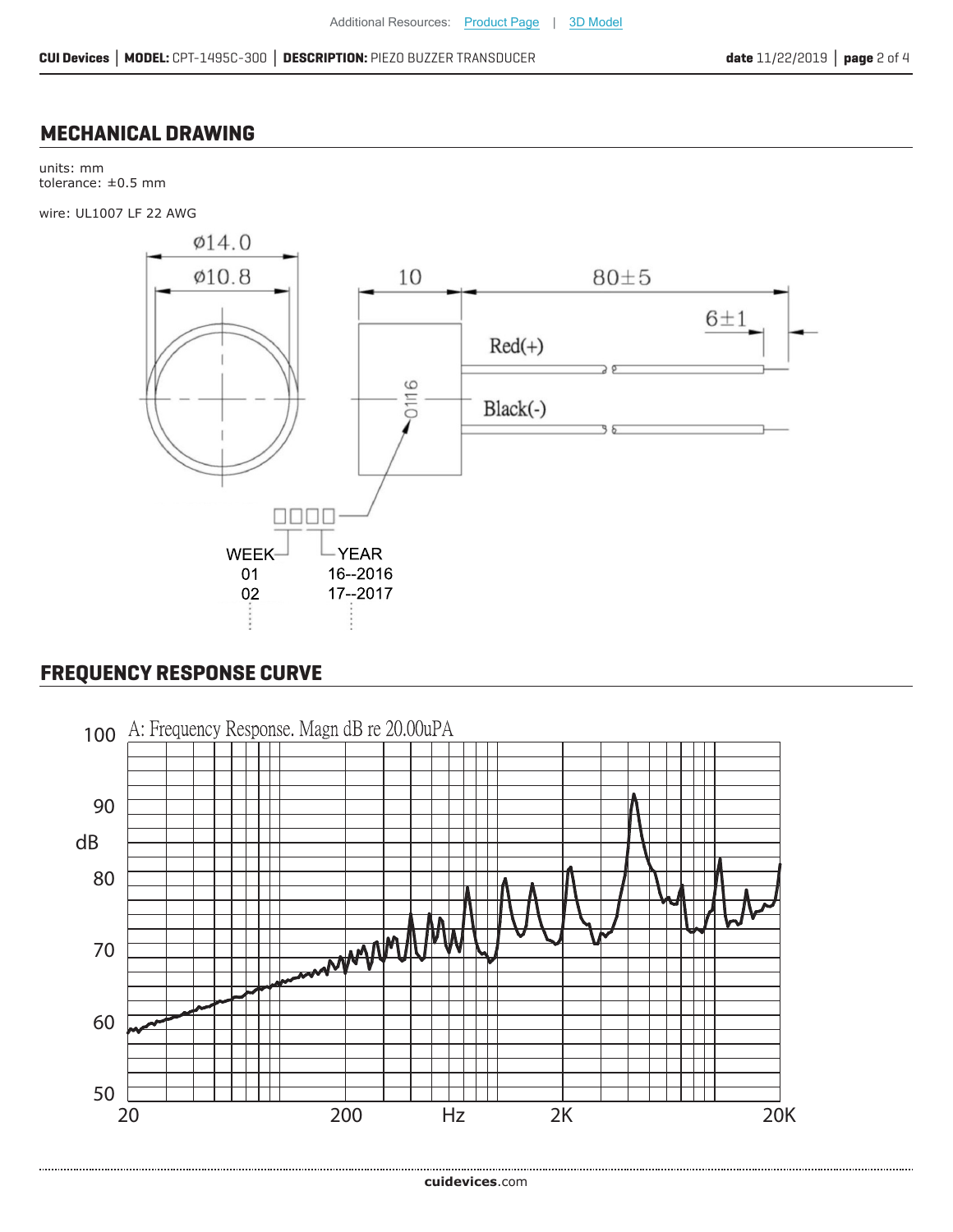#### **PACKAGING**

units: mm

.....................

Outer Box Size: 310 x 248 x 49 mm Carton Size: 550 x 330 x 290 mm Outer Box QTY: 400 pcs per outer box Carton QTY: 4,000 pcs per carton